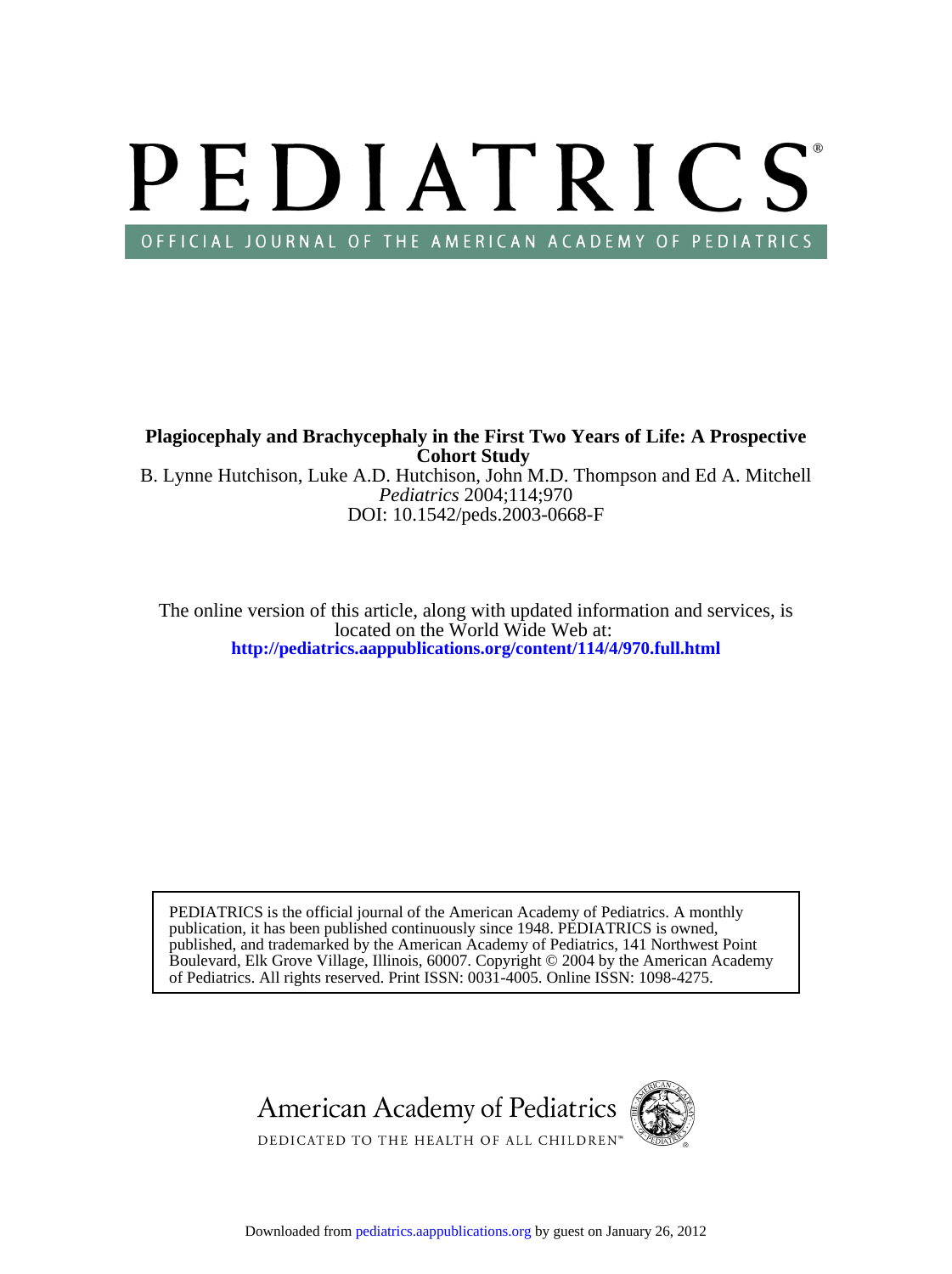## **Plagiocephaly and Brachycephaly in the First Two Years of Life: A Prospective Cohort Study**

B. Lynne Hutchison, DipHSc, PG DipSc\*; Luke A.D. Hutchison, BSc (Hons), MS‡; John M.D. Thompson, PhD\*; and Ed A. Mitchell, DCH, FRACP, FRCPCH, DSc (Med)\*

**ABSTRACT.** *Objectives.* **Although referrals for nonsynostotic plagiocephaly (NSP) have increased in recent years, the prevalence, natural history, and determinants of the condition have been unclear. The objective of this study was to assess the prevalence and natural history of NSP in normal infants in the first 2 years of life and to identify factors that may contribute to the development of NSP.**

*Methods.* **Two hundred infants were recruited at birth. At 6 weeks, 4 months, 8 months, 12 months, and 2 years, the head circumference shape was digitally photographed, and head shape was quantified using customwritten software. At each age, infants were classified as** cases when the cephalic index was  $\geq$ 93% and/or the **oblique cranial length ratio was ≥106%. Neck rotation and a range of infant, infant care, socioeconomic, and obstetric factors were assessed.**

*Results.* **Ninety-six percent of infants were followed to 12 months, and 90.5% were followed to 2 years. Prevalence of plagiocephaly and/or brachycephaly at 6 weeks and 4, 8, 12, and 24 months was 16.0%, 19.7%, 9.2%, 6.8%, and 3.3% respectively. The mean cephalic index by 2 years was 81.6% (range: 72.0%–102.6%); the mean oblique cranial length ratio was 102.6% (range: 100.1%–109.4%). Significant univariate risk factors of NSP at 6 weeks include limited passive neck rotation at birth, preferential head orientation, supine sleep position, and head position not varied when put to sleep. At 4 months, risk factors were male gender, firstborn, limited passive neck rotation at birth, limited active head rotation at 4 months, supine sleeping at birth and 6 weeks, lower activity level, and trying unsuccessfully to vary the head position when putting the infant down to sleep.**

*Conclusions.* **There is a wide range of head shapes in infants, and prevalence of NSP increases to 4 months but diminishes as infants grow older. The majority of cases will have resolved by 2 years of age. Limited head rotation, lower activity levels, and supine sleep position seem to be important determinants.** *Pediatrics* **2004;114: 970–980;** *plagiocephaly, brachycephaly, anthropometry, cohort studies, infant care, supine position.*

ABBREVIATIONS. NSP, nonsynostotic plagiocephaly; SIDS, sudden infant death syndrome; OCLR, oblique cranial length ratio;

Accepted for publication Mar 16, 2004.

doi:10.1542/peds.2003-0668-F

PDQ-II, Revised Denver II Prescreening Questionnaire; PAT, Pictorial Assessment of Temperament; OR, odds ratio; CI, confidence interval.

The rising incidence of nonsynostotic plagio-<br>cephaly (NSP) has been documented in the<br>literature since 1992 and has been attributed to<br>the adoption of the supine sleep position in accorcephaly (NSP) has been documented in the literature since 1992 and has been attributed to the adoption of the supine sleep position in accordance with sudden infant death syndrome (SIDS) prevention recommendations.1 A critical review of the literature in 1998 concluded that the actual prevalence is unknown and that the condition was being recognized more frequently as a result of increased awareness.2

Many facets of the plagiocephalic condition are unclear.3 However, it has been shown that NSP is more likely to occur in boys, $4-7$  firstborns, $8.9$  premature infants,<sup>10</sup> and those who sleep in the supine position.<sup>10,11</sup> A preferred head orientation<sup>12,13</sup> and limited head rotation<sup>6</sup> may be important determinants. Varying the head position and tummy time seem to be protective, whereas developmental delay and lower activity levels may be associated with cases.11 Although positional preference has been followed prospectively, $13$  no prospective cohort studies of normal infants that have investigated the prevalence of NSP and quantified the development of head shape in the first 2 years have been undertaken.

Strictly speaking, brachycephaly, or a high cephalic index without noticeable skewness of the head, is not true plagiocephaly, which means "oblique head." In NSP, a high cephalic index is sometimes but not always associated with asymmetry. However, as our clinical experience indicates that central occipital flattening is as concerning to parents as the skewed head shape, we have chosen to combine them. It is possible that the mechanisms are the same, the flat area merely corresponding to the preferred resting position, and any associated bossing reflecting different areas of displacement of head volume. Alternatively, it has been postulated that plagiocephaly with asymmetry may more commonly originate from neck muscle dysfunction, whereas brachycephaly results from compression.<sup>14</sup>

We have developed a new head shape measuring technique, HeadsUp, which involves an elastic head circumference band that is photographed digitally from above the head. The photograph is analyzed using a custom-written computer program to obtain measurements to quantify the head shape. The

From the \*Department of Paediatrics, University of Auckland, Auckland, New Zealand; and ‡Computer Science Department, Brigham Young University, Provo, Utah.

Reprint requests to (L.H.) Department of Paediatrics, University of Auckland, Private Bag 92019, Auckland, New Zealand. E-mail: bl.hutchison@ auckland.ac.nz

PEDIATRICS (ISSN 0031 4005). Copyright © 2004 by the American Academy of Pediatrics.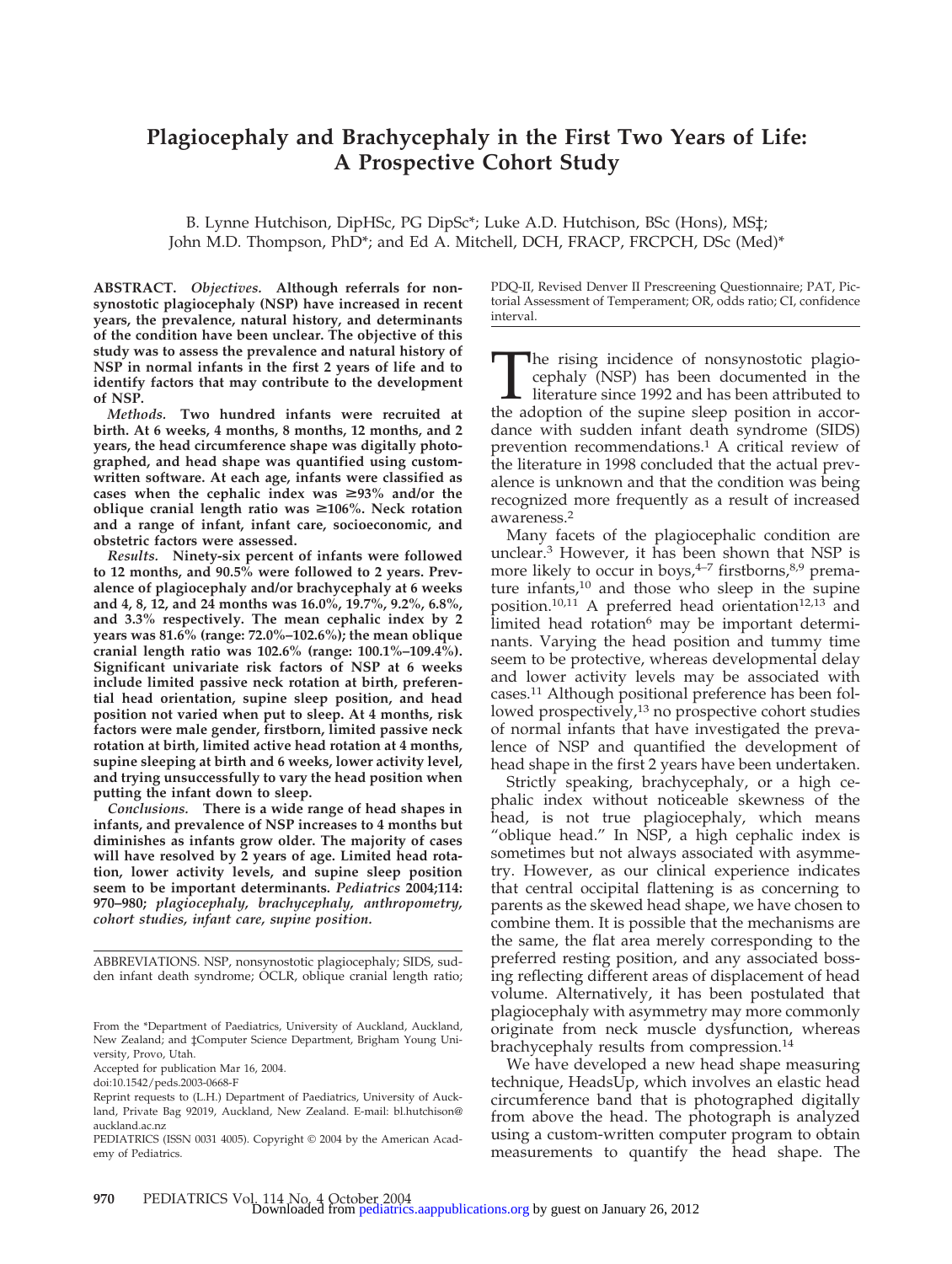method has been used successfully in a pilot study of 60 infants and demonstrated much greater reliability and acceptability compared with measurements obtained using a flexible measuring strip.15 We have identified cutoff points for both cephalic index and oblique cranial length ratio (OCLR; ie, the ratio of the long cross-diagonal measurement to the shorter cross-diagonal measurement). Beyond these thresholds, central occipital flattening and head shape asymmetry, respectively, are deemed to be abnormal. In practice, we believe that these cutoffs approximate the points at which head deformity becomes visually obvious, particularly where the infant has little hair. The points, 93% for cephalic index and 106% for OCLR, allow for the allocation of the cohort infants to either case or control. We aimed to determine the prevalence, natural history, and risk factors of NSP in the first 2 years of life.

#### **METHODS**

The cohort infants were born at the delivery unit at North Shore Hospital, Auckland, a community maternity unit that deals with low-risk deliveries. On admission to the unit, the mother had the opportunity to opt out of being approached regarding research. The researcher was given a birth list each day, with the names of those who opted out deleted from this list. Selection of every fourth infant on the list yielded a cohort of 238 born between September 2001 and February 2002. Infants with congenital deformities, those who were not domiciled in the Waitemata Health District, those who were planning to move out of the region in the next year, and those who could not be seen in the first week were excluded.

Of the eligible mothers who were invited to participate, 200 (88%) were enrolled in the study (Fig 1). The initial interview was conducted either in the postnatal ward or in the mother's home within the first week after delivery. At this interview, the mother was asked about sociodemographic factors (parents' ages, ethnicity, occupation, and mother's education), obstetric factors (parity, gestation, presentation, method of delivery, length of labor, and multiple birth), and infant details such as date of birth, gender, Apgar scores, and birth measurements. The mother's highest educational level was classified into 1) no qualifications or 1 or more School Certificate (year 11) subjects, 2) sixth form or Bursary qualification (years 12–13), and 3) tertiary education or professional certification. The parents' occupations were rated in accordance with the New Zealand Socio-economic Index of Occupational Status<sup>16</sup> classifications into high, medium, and low socioeconomic status, the highest rating of either parent being used for the classification.

The interviewer assessed the infant's head shape for anything unusual, such as a caput or area of flattening. When possible, when the infant was in a relaxed state, passive head rotation was



assessed. This was accomplished by standing behind the supinelying infant, holding the head between the hands, and gently rotating the head from side to side. Any restriction or tightness in 1 or both directions was noted. The head circumference was measured around the maximum fronto-occipital circumference.

At 6 weeks, 4 months, 8 months, 12 months, and 24 months, the mother and the infant were visited at home, and a set of digital photographs of the infant's head using the HeadsUp band were taken to document the head shape, as follows. While seated on the mother's knee (or on the floor for older infants), the infant was given 1 or 2 toys to play with if necessary while a close-fitting, nylon stocking–type cap was placed on the head to flatten the hair. The infant's identification was written on a yellow sticker and attached to the stocking cap. A small yellow cape was placed over the shoulders to mask any competing colors in the clothing or surroundings. A soft, elastic, blue headband made of a narrow strip of 7-mm-thick covered neoprene was then placed over the head circumference. On the headband are sliding green ear markers and a red marker to indicate the middle of the nose. The red marker is also a known length (50 mm), which is used to determine scale. After positioning the band and the markers, digital photographs were taken from  $\sim 800$  mm above the vertex of the head, using a Sony DSC-S50 digital still camera with pivoting LCD viewing screen. Several photographs were taken, and the 3 best were kept for analysis by the HeadsUp computer program. The mean measurements taken from the 3 photographs were used in the final analysis. We did not use the HeadsUp photographic measure on the newborns because of possible birth molding of the head.

The main measure of asymmetry from one side of the head to the other was the OCLR. These lines were taken from points located 40 degrees either side of the posterior midline, obliquely across the head to derived frontozygomatic points in the frontal area of the head circumference. The other important measure used was the cephalic index, a measure of central posterior flattening or brachycephaly, calculated from (head breadth/head length)  $\times$ 100. Criteria to allocate case definition were made previously using analyses of mean cephalic indices and OCLR measurements obtained from a pilot photograph study (unpublished data). The criteria so defined require that the cephalic index be 93% or above and/or OCLR be 106% or above. Other measurements assessed were head circumference, head area bounded by the blue band, angles of each ear relative to the nose position, and transcranial difference in millimeters.

At 6 weeks, the infant's passive head rotation was assessed as for the newborns. At 4, 8, 12, and 24 months, active head rotation was checked by seating the infant facing outward on the mother's knee, then holding a bright musical toy in front of the infant. The toy was brought around to each side to encourage the infant to follow the toy with the eyes until they were looking across the shoulder, without moving the body around with the head. Any limitation or difficulty in head rotation was recorded.

At each of the follow-up interviews, the mother was asked about such factors as weight, length, and head circumference measurements as recorded in the child's Well Child Record Book (a parent-held community child health nursing record), health problems, hair loss, and the presence of preferential head turning or neck dysfunction. In addition, she was asked about infant care practices such as breastfeeding; pacifier use; sleep position; head varying; total daily duration of tummy time and upright time; bed type; mattress type; underbedding; pillow use; preferred maternal holding positions; and amount of time spent in supine in cots, car seats, bouncers, and other places per day on average.

At the 6-week interview, the mother was given the Revised Denver II Prescreening Questionnaire (PDQ-II)<sup>17</sup> and was asked to go through the items until 3 "no" responses were recorded. At each subsequent interview, she was asked to reassess the previous "no" responses and then to continue the items until 3 "no" responses were recorded again. The 0- to 9-month and 9- to 24 month forms were used. The number of delays and/or cautions for the child's age was recorded. Children with no delays and 1 or no cautions were rated normal. If a child had 1 delay or 2 cautions, then the rating was slightly abnormal, and 2 or more delays or 3 or more cautions were rated abnormal.

Temperament assessment using the Pictorial Assessment of Temperament (PAT)<sup>18</sup> was conducted at 4 months. This consists of a 10-item measure of temperament based on Carey's Revised **Fig 1.** Enrollment of subjects. Infant Temperament Questionnaire and consists of vignettes de-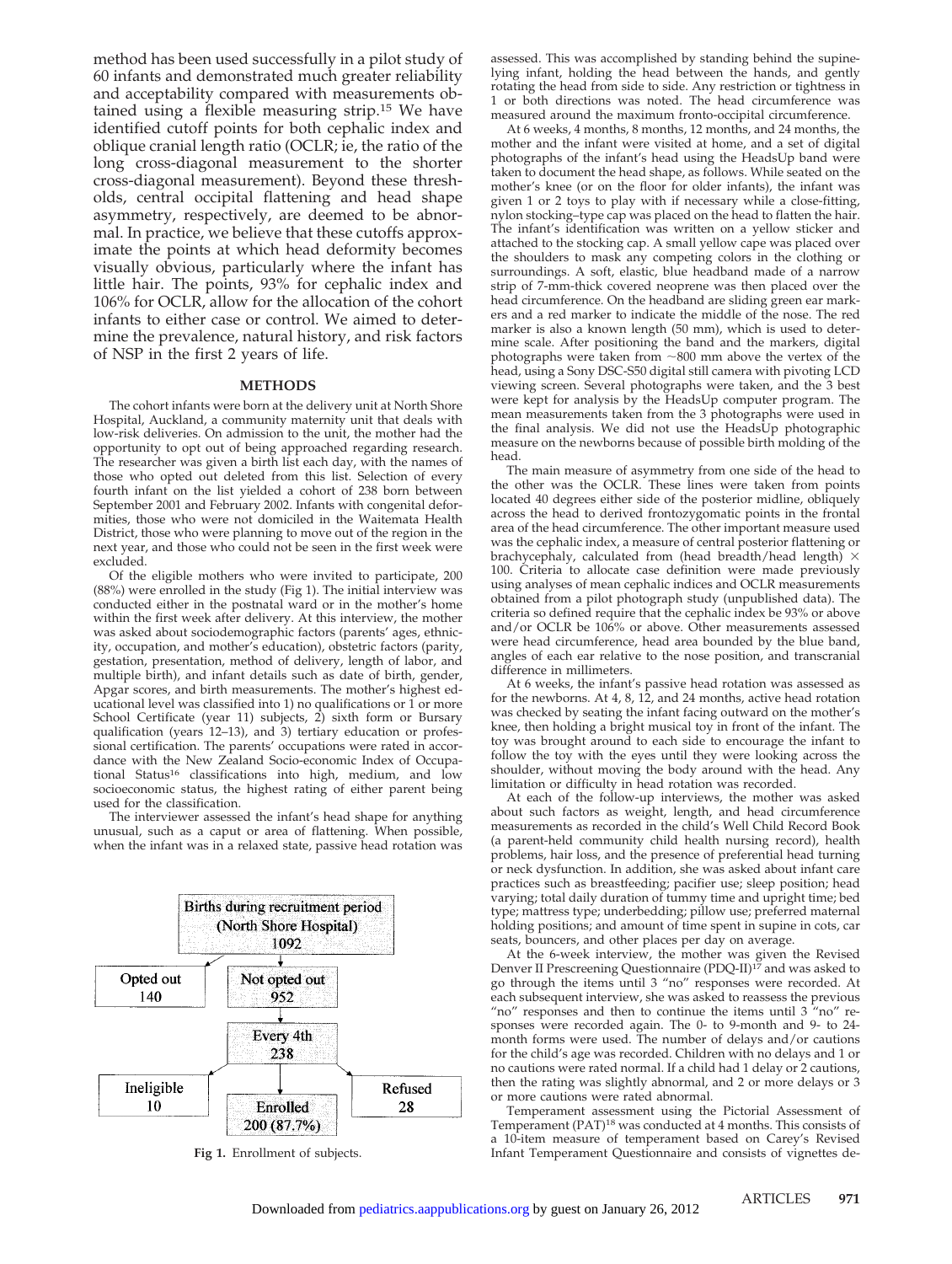picting 3 different types of response to 10 different situations, such as getting dressed, waking up, loud noises, etc. The response types are "easy," "average or slow-to-warm-up," and "difficult." score of 1 is given for "easy" responses, 2 for "average or slowto-warm-up" responses, and 3 for "difficult" responses, giving a total possible score range of between 10 and 30.

Temperament was also assessed at each age by showing the mother a plastic gauge with a slider on it. At 1 end is a happy face and the words "very settled/easy-going," and at the other end is an unhappy face and the words "very unsettled/difficult." The mother was asked to position the slider to indicate the child's overall temperament at that age. The other side of the gauge is marked with a scale from 0 to 10, and the researcher thus was able to assign a score for the mother's assessment. Activity level at each age was similarly assessed by the mother, with the gauge scoring between "very inactive" (score  $= 0$ ) and "very active" (score  $= 10$ ).

The interviewer assessed mattress softness using a subjective rating of soft, medium, or firm. A weight  $(10.5 \text{ g/cm}^2)$  on a 6-mm-diameter aluminum plunger gauged in 1-mm increments, which was dropped onto the mattress through a hole in a small circle of wood, also gave an objective assessment of the mattress firmness. If the mattress was extremely hard, then the weight dropped very little, giving a reading close to 0 mm, whereas very soft mattresses gave a higher reading of up to 30 mm. When the mattress was not available, the mother was asked to rate it as soft, medium, or firm.

Baseline data were collected at the first interview. The data were analyzed as a standard case-control analysis using univariate and multivariate logistic regression, using SAS (Release 8.2; SAS Institute, Cary, NC).

All interviews were conducted by the principal investigator, with the exception of some 6-week and 4-month interviews that were done by 1 other trained interviewer. No advice was offered to parents of children who developed a misshapen head shape; however, if at any time a mother became concerned about head shape problems developing in her infant, she was advised to talk to her family doctor or Plunket nurse (community child health nurse) for advice. The Auckland Ethics Committee approved the study.

#### **RESULTS**

#### **Cohort Characteristics**

The infants who were enrolled in this study were healthy infants who were mostly full term. Ninetyone percent of the initial interviews were completed in the first 36 hours. Of the 200 infants who were enrolled in the study, 100% were seen at 6 weeks, 198 (99%) were seen at 4 months, 196 (98%) were seen at 8 months, 192 (96%) were seen at 12 months, and 181 (90.5%) were followed to 2 years. The characteristics of the cohort are listed in Table 1.

#### **Head Measurements**

Newborn head shape was normal on visual assessment for 63.0% of the cohort. Cone-shaped heads were seen in 13.5% of the cohort; prominent or indented sutures in 12%; and caputs, flat areas, or other "bumps or dents" in 16%.

At the follow-up interviews, there was a wide range for cephalic index and OCLR (Table 2). The widest range for both occurred at 6 weeks, but whereas the maximum OCLR reduced thereafter, the maximum cephalic index was recorded at 12 months. There was also a wide range of ear angle positions seen particularly at the 6-week period, although no difference was detected between cases and control subjects at each age for ear angles or head circumference. Head circumference as measured by tape measure versus that measured by HeadsUp showed a high correlation between the 2 types of measure (*r*

**TABLE 1.** Cohort Description  $(n = 200)$ 

| Gender<br>Male<br>106(53.0)<br>Female<br>94 (47.0)<br>Parity<br>Firstborn<br>90 (45.0)<br>Later born<br>110(55.0) |
|-------------------------------------------------------------------------------------------------------------------|
|                                                                                                                   |
|                                                                                                                   |
|                                                                                                                   |
|                                                                                                                   |
|                                                                                                                   |
|                                                                                                                   |
| Multiple birth                                                                                                    |
| Singletons<br>199 (99.5)                                                                                          |
| Twin<br>1(0.5)                                                                                                    |
| Gestation                                                                                                         |
| $<$ 37 wk<br>4(2.0)                                                                                               |
| $\geq$ 37 wk<br>196 (98.0)                                                                                        |
| Delivery                                                                                                          |
| Normal vaginal<br>133 (66.5)                                                                                      |
| Cesarean<br>41(20.5)                                                                                              |
| Assisted vaginal<br>26(13.0)                                                                                      |
| 5-Min Apgar score                                                                                                 |
| $<$ 7<br>1(0.5)                                                                                                   |
| $\geq$ 7<br>199 (99.5)                                                                                            |
| Maternal age                                                                                                      |
| $<$ 25<br>20(10.0)                                                                                                |
| $25 - 29$<br>38 (19.0)                                                                                            |
| $30 - 34$<br>87 (43.5)                                                                                            |
| $35+$<br>55(27.5)                                                                                                 |
| Mother's highest qualification                                                                                    |
| None or school certificate<br>44 (22.3)                                                                           |
| 45 (22.9)<br>Sixth form/bursary                                                                                   |
| Tertiary/professional<br>108 (54.8)                                                                               |
| Socioeconomic status                                                                                              |
| Low<br>22(11.0)                                                                                                   |
| Medium<br>111 (55.5)                                                                                              |
| 67(33.5)<br>High                                                                                                  |

 $= 0.98$ ) over all ages. At follow-up and using the HeadsUp measure, boys' head circumferences were significantly larger than girls', being  $\sim$ 1 cm larger at each age. There was no difference detected between genders for cephalic index, OCLR, or ear angles.

The mean difference between the transcranial diameters in the plagiocephalic infants was 9.8 mm (SD: 2.0), 11.3 mm (SD: 0.6), 10.3 mm (SD: 0.9), 11.1 mm (SD: 1.2), and 12.0 mm (SD: 2.4), at 6 weeks and 4, 8, 12, and 24 months respectively.

#### **Prevalence and Natural History**

After each follow-up interview, any infant who had a cephalic index of  $\geq$ 93% and/or an OCLR of  $\geq$ 106% was classified as a case (see Fig 2). In Fig 2, cases that were defined as normal for the purposes of this study are in the lower left-hand quadrant, brachycephalic cases are in the top left-hand quadrant, plagiocephalic cases are in the lower right-hand quadrant, and those with both are in the top righthand quadrant.

Using the cutoff points of 93% for cephalic index and 106% for OCLR, the numbers of cases and noncases at each age are illustrated in Figs 3 and 4. Although half of the 6-week cases had resolved by 4 months, 23 new cases had occurred at 4 months. Thereafter, few new cases occurred and the total number of cases started diminishing so that by 12 months, there were only one third as many cases as at 4 months. By the age of 2 years, only 6 (3.3%) children recorded values outside the set parameters: 3 were brachycephalic and 3 were plagiocephalic.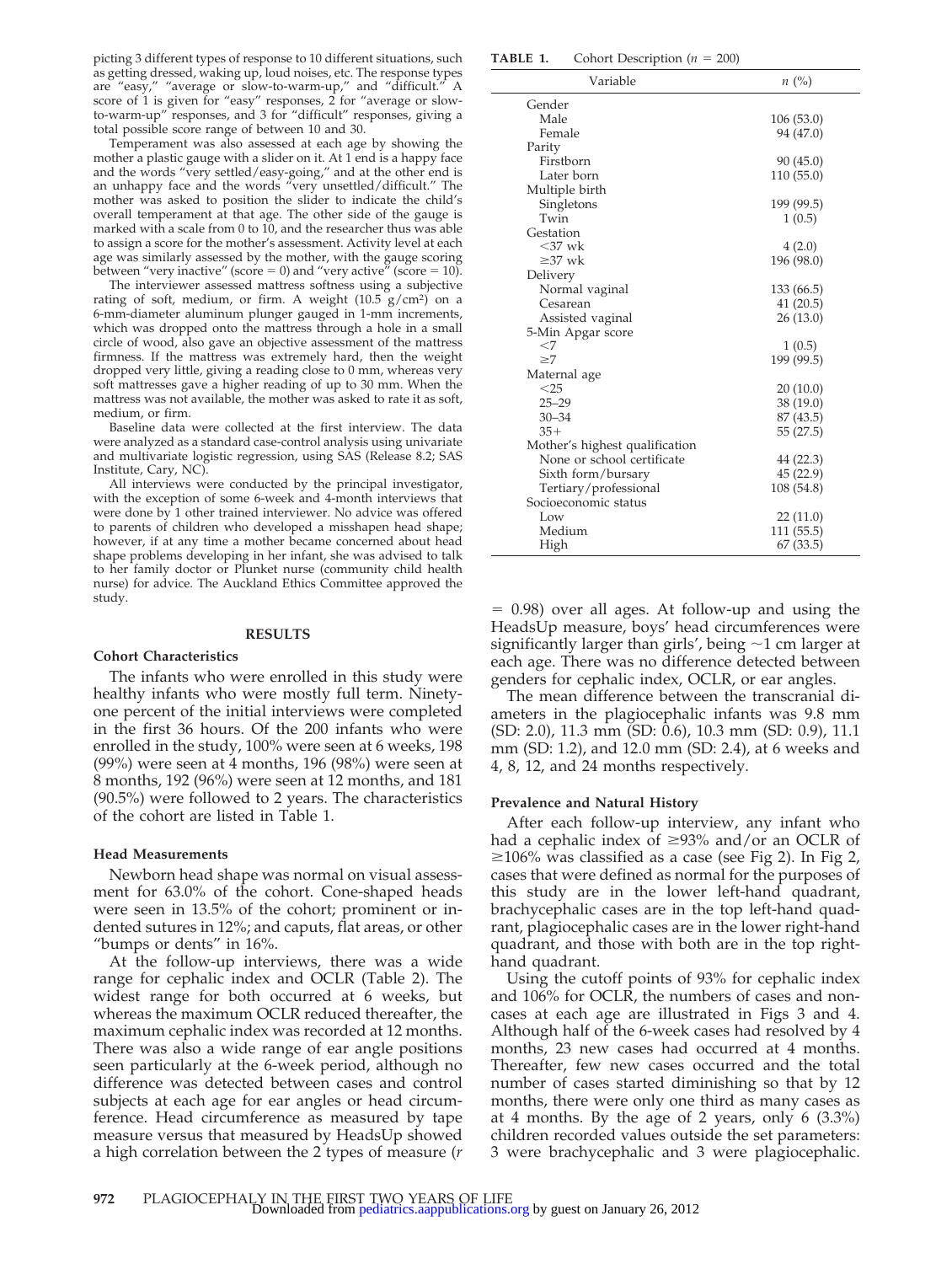| Variable          |              | 6 Weeks<br>$(n = 200)$ |            | 4 Months<br>$(n = 198)$   |      | 8 Months<br>$(n = 196)$ |                                                                 | 12 Months<br>$(n = 192)$ |            | 2 Years<br>$(n = 181)$ |      |            |                                         |      |            |
|-------------------|--------------|------------------------|------------|---------------------------|------|-------------------------|-----------------------------------------------------------------|--------------------------|------------|------------------------|------|------------|-----------------------------------------|------|------------|
|                   | Mean<br>(SD) | Min                    | Max        | Mean<br>(SD)              | Min  | Max                     | Mean<br>(SD)                                                    | Min                      | Max        | Mean<br>(SD)           | Min  | Max        | Mean<br>(SD)                            | Min  | Max        |
| Cephalic<br>index | 83.5(5.7)    |                        | 72.1 103.8 | 84.9 (6.2)                |      | 72.5 101.3              | 83.8 (5.7)                                                      |                          | 73.5 103.2 | 82.9 (5.4)             |      | 72.7 104.1 | 81.6 (4.8)                              |      | 72.0 102.6 |
| OCLR              | 103.2(2.5)   |                        |            | $100.2$ 112.2 102.9 (2.1) |      |                         | $100.2$ $109.5$ $102.5$ $(1.7)$ $100.1$ $108.1$ $102.5$ $(1.7)$ |                          |            |                        |      |            | $100.2$ $108.8$ $102.6$ $(1.7)$ $100.1$ |      | 109.4      |
| HC.               | 38.2(1.3)    | 34.1                   | 41.6       | 41.7(1.2)                 | 38.9 | 44.8                    | 44.8(1.4)                                                       | 41.4                     | 49.0       | 46.5(1.4)              | 42.8 | 49.6       | 48.6(1.3)                               | 45.3 | 51.8       |
| L ear<br>angle    | 90.2(4.6)    | 75.7                   | 99.5       | 90.6(3.1)                 | 82.3 | 98.3                    | 89.5(3.5)                                                       |                          | 80.7 102.0 | 89.3 (3.1)             | 80.0 | 97.3       | 88.1 (3.3)                              | 80.3 | 97.0       |
| R ear<br>angle    | 89.9 (4.6)   |                        | 80.5 104.7 | 89.5(3.1)                 | 81.7 | 97.7                    | 90.5(3.5)                                                       | 78.0                     | 99.3       | 90.7(3.1)              | 83.0 | 100.0      | 91.9(3.3)                               | 83.0 | 99.7       |

**TABLE 2.** Head Measurements (All Infants)



**Fig 2.** Mean cephalic index and OCLR scores for all infants at each age (controls [normal] are in the lower left quadrants of each scatter plot).

OCLR 40

One of the 12-month cases was unable to be followed to 2 years.

The overall prevalence rates for the cohort were 16% at 6 weeks, 19.7% at 4 months, 9.2% at 8 months, 6.8% at 12 months, and 3.3% at 24 months. More than twice as many infants were classified as having plagiocephaly alone (OCLR  $\geq 106\%$ ) than having brachycephaly alone (cephalic index  $\geq$ 93%) at 6 weeks, but at both 4 and 8 months, more infants were classified as brachycephalic than plagiocephalic. This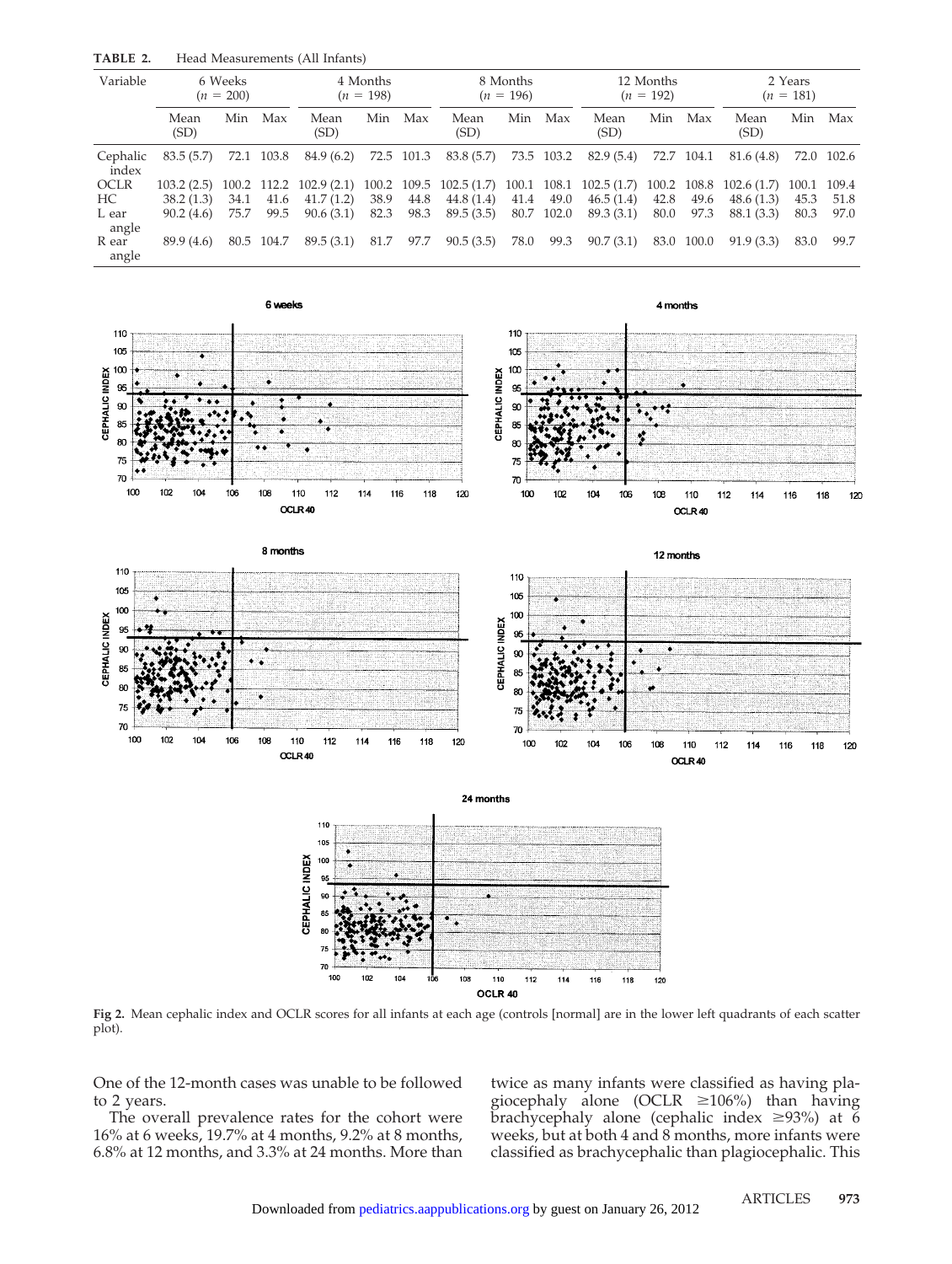Percentage of the cohort who were cases at each age



**Fig 4.** Development of plagiocephaly or brachycephaly in the cohort in the first 2 years. (The numbers in shaded areas represent cases. Slight discrepancies in numbers are attributed to small numbers lost to follow-up at 4, 8, 12, and 24 months.)

difference had disappeared by 12 months, with rates for both dropping considerably by that age. In the early months, a few infants were classified as having both plagiocephaly and brachycephaly (Table 3).

Overall, 29.5% of the cohort infants developed ei-

ther plagiocephaly or brachycephaly or both at some stage during the study observation period (Table 3); however, by the age of 2 years, only 3.3% were still above the classification threshold for abnormality (Table 3). Most cases manifested at 6 weeks or 4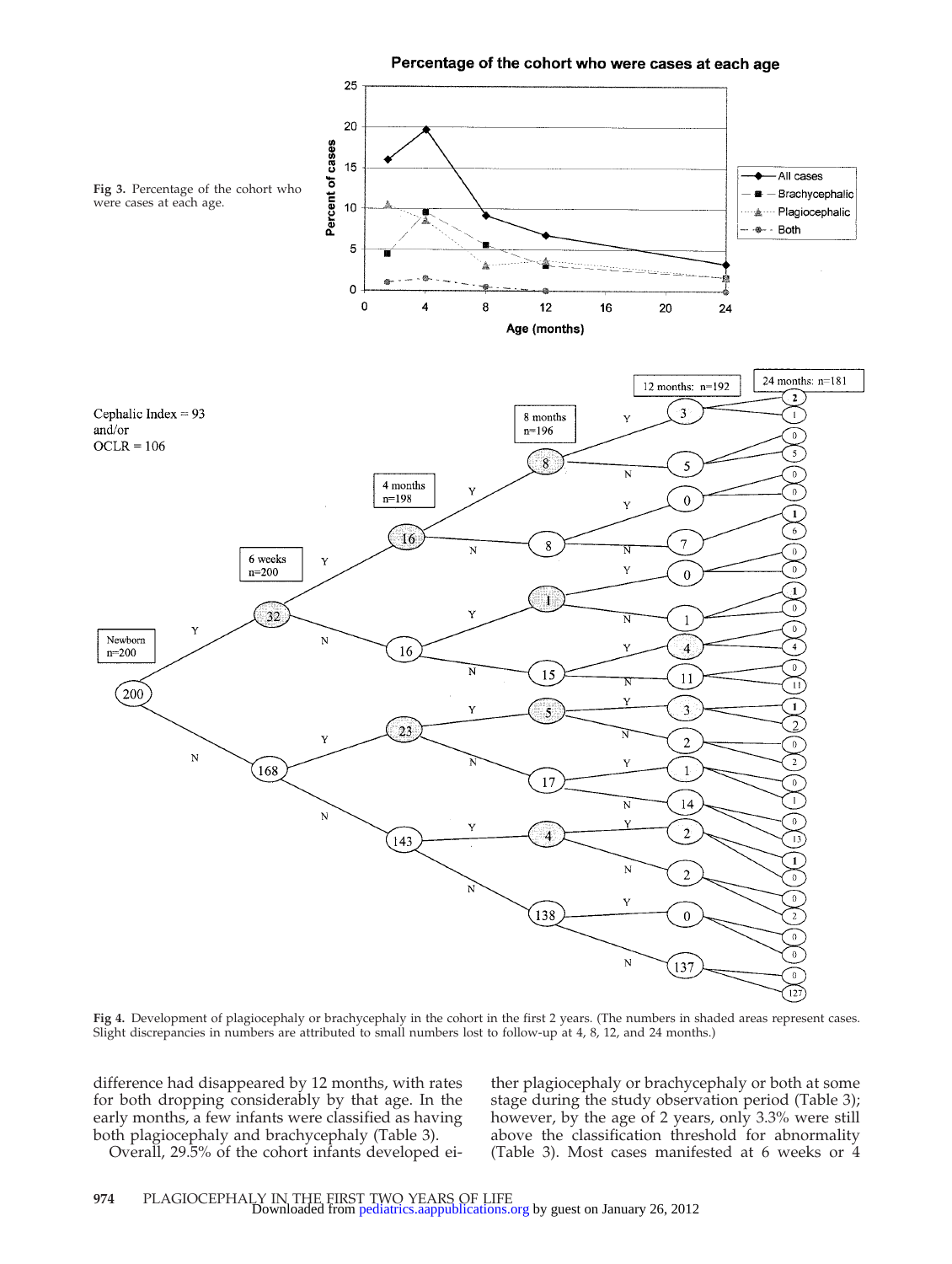| TABLE 3.<br>New Cases at Each Age |                                               |                                                |                                                |                                                 |                                               |                                                  |
|-----------------------------------|-----------------------------------------------|------------------------------------------------|------------------------------------------------|-------------------------------------------------|-----------------------------------------------|--------------------------------------------------|
| Condition                         | 6 Weeks<br>$(n \, \lceil \frac{9}{6} \rceil)$ | 4 Months<br>$(n \, \lceil \frac{9}{6} \rceil)$ | 8 Months<br>$(n \, \lceil \frac{9}{6} \rceil)$ | 12 Months<br>$(n \, \lceil \frac{9}{6} \rceil)$ | 2 Years<br>$(n \, \lceil \frac{9}{6} \rceil)$ | Total<br>$\frac{6}{6}$ of<br>original<br>cohort) |
| Either                            | 32(16.0)                                      | 23(11.6)                                       | 4(2.0)                                         | 0(0.0)                                          | 0(0.0)                                        | 59(29.5)                                         |
| Plagiocephaly only                | 21(10.5)                                      | 12(6.1)                                        | 3(1.5)                                         | 0(0.0)                                          | 0(0.0)                                        | 36(18)                                           |
| Brachycephaly only                | 9(4.5)                                        | 11(5.6)                                        | 1(0.5)                                         | 0(0.0)                                          | 0(0.0)                                        | 21(10.5)                                         |
| Both                              | 2(1.0)                                        | 0(0.0)                                         | 0(0.0)                                         | 0(0.0)                                          | 0(0.0)                                        | 2(1.0)                                           |

months; only 4 new cases had developed at 8 months, and thereafter no infant developed deformation. If the cutoff points were different, then the prevalence of cases at each age would be found to be different. Table 4 shows how prevalence would change if the limits were set at lower or higher levels.

Fifteen case mothers consulted their Plunket nurse or general practitioner regarding their infants' head deformity. One case was also seen by a physiotherapist. Treatment consisted of positioning advice in 9 cases; reassurance only was given in the other 6 cases. Although helmet treatment is available in New Zealand, no case was considered severe enough to be referred for such treatment by their health professional.

Of the 6 2-year cases, there were 3 boys and 3 girls, and 5 were firstborns. All slept supine in the early months. Two of the 3 brachycephalic cases were above the cephalic index cutoff at all ages; the most severe case, a girl born at 36 weeks' gestation, was just below 93% at 6 weeks and thereafter was consistently over 100%. Although her parents had been concerned at 4, 8, and 12 months, by 2 years, they were not particularly worried. Head rotation tests were normal at all ages. In the plagiocephalic cases, 1 case progressively worsened to 8 months, and the OCLR thereafter remained about the same, at  $\sim$ 109%. She showed evidence of head tilt and limited rotation at 4 and 8 months. The mother remarked at 2 years that she still leaned to 1 side when she was tired. This mother was also unconcerned at 2 years. The other 2 plagiocephalic cases' OCLRs tended to vacillate around the cutoffs. One had mild unilateral flattening of the forehead at age 2 years but otherwise looked almost normal. No parent of a 2-year case was concerned about the head shape; 1 control parent expressed mild concern about her son, whose head had improved since 8 months but was still slightly flat in a small area above the band.

#### **Risk Factors: 6 Weeks**

Owing to the small number of cases at 8, 12, and 24 months, analysis of risk factors was restricted to 6 weeks and 4 months. Six-week cases were significantly more likely to have had a limitation of passive rotation at the newborn interview (crude odds ratio [OR]: 6.17; 95% confidence interval [CI]: 2.03–18.76; Table 5), although no difference was detected in the passive head rotation test performed at 6 weeks. More case mothers reported a preferential head orientation at 6 weeks, although this was of borderline significance.

Ninety-four percent of 6-week cases had been positioned for supine sleep at the newborn interview, compared with 56.5% of control subjects (crude OR: 11.53; 95% CI: 2.67–49.81). By 6 weeks, 81.3% of cases were still sleeping supine, compared with 48.2% of control subjects (crude OR: 4.65; 95% CI: 1.82–11.89). The mothers of cases were less likely to be varying the head position when putting the infant down to sleep (crude OR: 2.75; 95% CI: 1.11–6.82), or they were trying to vary it but were not able to owing to the infant's turning to his or her own preferred position (crude OR: 5.15; 95% CI: 1.90–13.98).

When the total amount of back time was added up, the cases were spending a mean of 19.0 (SD: 4.1) hours a day on their back, compared with control subjects at 14.9 (SD: 6.5) hours ( $P < .0001$ ). Half of the case infants were spending  $>$ 21 hours a day supine, compared with 23.8% of control infants (crude OR: 3.20; 95% CI: 1.47–6.97), although cases were more likely than control subjects to be spending  $>1$  hour a day upright (crude OR: 2.50; 95% CI: 1.08–5.56). Case infants spent more time than control infants lying in bouncy seats or rockers, although this reached only marginal significance ( $P = .08$ ). Two (6.3%) cases and 3 (1.8%) control subjects had 2 or more developmental delays or 3 or more cautions on the PDQ-II.

**TABLE 4.** Prevalence of Plagiocephaly Using Different Cutoff Criteria

| Cutoff                                                   | 6-Week Cases<br>$(n \, [\%])$ | 4-Month Cases<br>$(n \, [\%])$ | 8-Month Cases<br>$(n \, [\%])$ | 12-Month Cases<br>$(n \, [\%])$ | 2-Year Cases<br>$(n \ [\%])$ |
|----------------------------------------------------------|-------------------------------|--------------------------------|--------------------------------|---------------------------------|------------------------------|
| Cephalic index $\geq$ 91% and/or<br>OCLR40 $\geq$ 105%   | 51(25.5)                      | 56(28.0)                       | 37 (18.9)                      | 36(18.7)                        | 23(12.7)                     |
| Cephalic index $\geq$ 92% and/or<br>$OCLR40 \ge 105.5\%$ | 39(19.5)                      | 49 (24.7)                      | 26(13.3)                       | 20(10.4)                        | 12(6.6)                      |
| Cephalic index $\geq$ 93% and/or<br>OCLR40 $\geq$ 106%   | 32(16.0)                      | 39(19.7)                       | 18(9.2)                        | 13 (6.8)                        | 6(3.3)                       |
| Cephalic index $\geq$ 94% and/or<br>$OCLR40 \ge 106\%$   | 30(15.0)                      | 36(18.2)                       | 18(9.2)                        | 12(6.3)                         | 6(3.3)                       |
| Cephalic index $\geq$ 95% and/or<br>$OCLR40 \ge 107\%$   | 24(12.0)                      | 19(9.6)                        | 10(5.1)                        | 8(4.2)                          | 5(2.8)                       |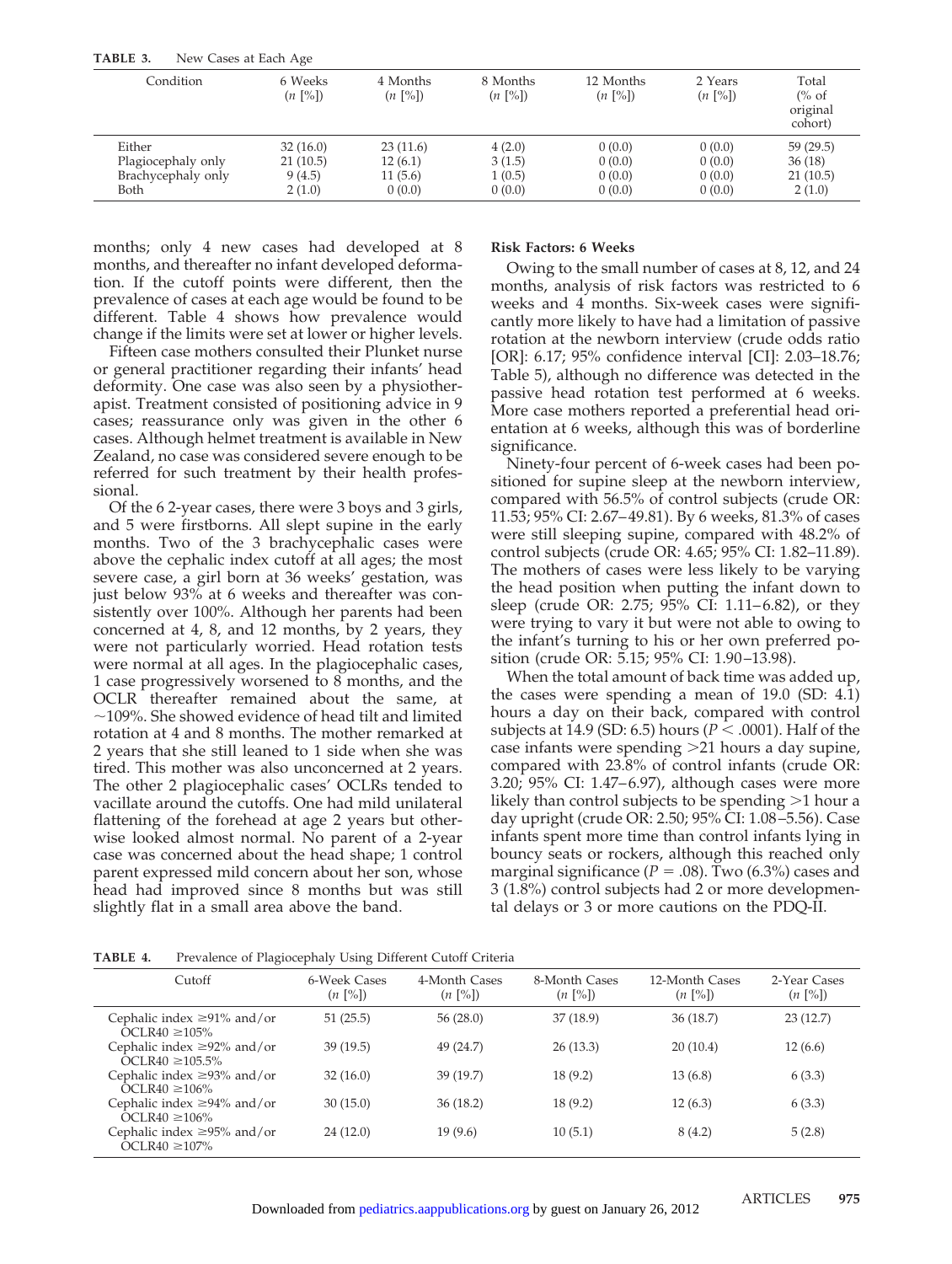| TABLE 5. | Significant Risk Factors at 6 Weeks |  |  |  |  |  |
|----------|-------------------------------------|--|--|--|--|--|
|----------|-------------------------------------|--|--|--|--|--|

| $\bm{\cup}$<br>Variable                                      | Case<br>$(n = 32; n)$<br>[%] | Control<br>$(n = 168; n \le 0)$ | Univariate OR<br>$(95\% \text{ CI}, P \text{ Value})$ | Multivariate OR<br>$(95\% \text{ CI}, P \text{ Value})$ |
|--------------------------------------------------------------|------------------------------|---------------------------------|-------------------------------------------------------|---------------------------------------------------------|
| Limitation of passive rotation - newborn<br>$(missing = 16)$ |                              |                                 | $x^2 = 12.52, P = .0004$                              | $\chi^2 = 11.50, P = .0007$                             |
| Limited                                                      | 7(25.0)                      | 8(5.1)                          | $6.17(2.03 - 18.76)$                                  | $9.51(2.59 - 34.94)$                                    |
| Not limited                                                  | 21(75.0)                     | 148 (94.9)                      | 1.00                                                  | 1.00                                                    |
| Reported preferential head orientation                       |                              |                                 | $x^2 = 3.19, P = .07$                                 |                                                         |
| $(missing = 2)$<br>Yes                                       | 23(71.9)                     | 91 (54.8)                       | $2.11(0.92 - 4.83)$                                   |                                                         |
| No                                                           | 9(28.1)                      | 75(45.2)                        | 1.00                                                  |                                                         |
| Sleep position at newborn interview                          |                              |                                 | P < .0001                                             |                                                         |
| Supine only                                                  | 30(93.8)                     | 95(56.5)                        | 11.53 (2.67-49.81)                                    |                                                         |
| Nonsupine                                                    | 2(6.2)                       | 73 (43.5)                       | 1.00                                                  |                                                         |
| Sleep position at 6 wk                                       |                              |                                 | $\chi^2 = 11.79, P = .0006$                           | $x^2 = 9.25$ , $P = .003$                               |
| Supine only                                                  | 26(81.3)                     | 81 (48.2)                       | $4.65(1.82 - 11.89)$                                  | $5.27(1.81 - 15.39)$                                    |
| Nonsupine                                                    | 6(18.7)                      | 87 (51.8)                       | 1.00                                                  | 1.00                                                    |
| Head position varied                                         |                              |                                 | $\chi^2 = 10.94, P = .004$                            |                                                         |
| Yes                                                          | 10(31.2)                     | 103(61.3)                       | 1.00                                                  |                                                         |
| No                                                           | 12(37.5)                     | 45(26.8)                        | $2.75(1.11 - 6.82)$                                   |                                                         |
| Tried but unsuccessful                                       | 10(31.2)                     | 20(11.9)                        | $5.15(1.90-13.98)$                                    |                                                         |
| Back time per day                                            |                              |                                 | $\chi^2 = 8.57, P = .003$                             |                                                         |
| $<$ 21 h                                                     | 16(50.0)                     | 128 (76.2)                      | 1.00                                                  |                                                         |
| $\geq$ 21 h                                                  | 16(50.0)                     | 40(23.8)                        | $3.20(1.47 - 6.97)$                                   |                                                         |
| Upright time per day                                         |                              |                                 | $\chi^2 = 4.90, P = .03$                              | $\chi^2 = 6.88, P = .009$                               |
| $\leq 1 h$                                                   | 9(28.1)                      | 83 (49.4)                       | 1.00                                                  | 1.00                                                    |
| $>1$ h                                                       | 23(71.9)                     | 85 (50.6)                       | $2.50(1.08 - 5.56)$                                   | $3.99(1.42 - 11.23)$                                    |
| Backtime per day (h)                                         | 19.01 (4.13)                 | 14.89 (6.52)                    | P < .0001                                             |                                                         |
|                                                              |                              |                                 | $\beta = 0.14(0.05 - 0.22)$                           |                                                         |

Factors that were significant at the univariate level all were entered into an initial multivariate model, with the exception of newborn sleep position, which had low numbers in 1 category. The multivariate model was reduced by removing variables that were nonsignificant 1 at a time to ensure they did not affect risk estimates of the other variables. The variables that remained significant in the final multivariate model were newborn passive head rotation (adjusted OR: 9.51; 95% CI: 2.59–34.94), 6-week sleep position (adjusted OR: 5.27; 95% CI: 1.81–15.39), and upright time (adjusted OR: 3.99; 95% CI: 1.42–11.23).

No significant differences were detected between cases and control subjects at 6 weeks for obstetric factors, socioeconomic factors, gender, newborn head circumference, abnormal head shape at the newborn assessment, the presence of hair loss on the back of the head, snoring, activity level, newborn or 6-week weight, length and head circumference, temperament rating, activity level, the amount of reported tummy time per day, breastfeeding, dummy use, the use of positioning aids or pillows, mattress firmness, maternal hand dominance, and the mother's preferred holding position.

#### **Risk Factors: 4 Months**

At 4 months, male gender was of borderline significance (crude OR: 2.03; 95% CI: 0.97–4.22), as was being firstborn (crude OR: 1.82; 95% CI: 0.90–3.70). The 4-month cases were still significantly more likely to have had a limitation of passive head rotation at the newborn interview (crude OR: 7.78; 95% CI: 2.56–23.70), and they were also more likely to have a limitation of active head rotation at the 4-month interview (crude OR: 2.68; 95% CI: 1.23–5.81; Table 6).

In the 4-month cases, having slept supine at 6 weeks was significant (crude OR: 2.33; 95% CI: 1.11– 4.93), but sleeping supine at 4 months was not. Similarly, having tried unsuccessfully to vary the head position when putting the infant to sleep at 6 weeks was significant (crude OR: 4.23; 95% CI: 1.74–10.28); however, unsuccessfully varying the head position at 4 months was only marginally significant (crude OR: 2.68; 95% CI: 0.97–7.43). More cases than control subjects had  $>21$  hours of back time at 6 weeks (crude OR: 2.43; 95% CI: 1.47–5.20), but total back time at 4 months was not significantly different. Using a pillow reached marginal significance (crude OR: 2.64; 95% CI: 0.97–7.24).

Although the numbers were small, the 4-month cases were more likely to have had an abnormal result on the 6-week PDQ-II test (crude OR: 18.06; 95% CI: 1.96–166.54). The mothers of 4-month cases were also more likely to report snoring in their infants (crude OR: 5.60; 95% CI: 1.61–19.45) and to report that their infants had low activity levels (crude OR: 3.28; 95% CI: 1.40–7.75). Infants who were cases at 4 months sat alone at a slightly older age than those who were control subjects at 4 months (6.7 months [SD: 0.98] vs 6.4 months [SD: 0.97];  $P = .05$ ).

One third of infants scored 15 or less on the PAT test administered at this age, and we categorized these infants as "easy." Case infants were more likely to score in the average to difficult range  $(\geq 16)$  for infant temperament than in the easy range (crude OR: 2.63; 95% CI: 1.09–6.32). However, there was no difference between cases and control subjects for the temperament gauge score assessment by the mothers.

Multivariate analysis of the factors that were significant at the univariate level led to a final multi-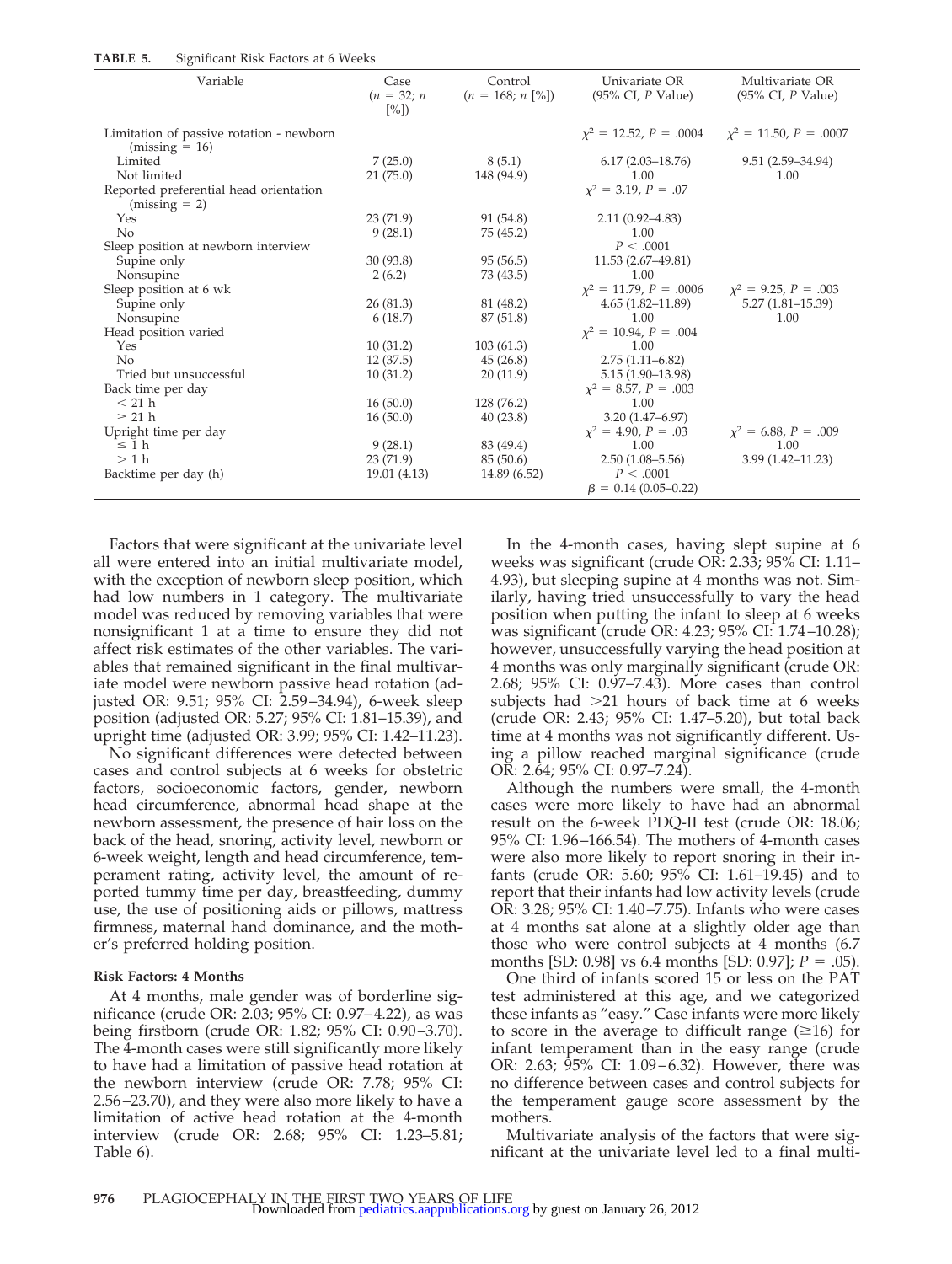| TABLE 6. | Significant Risk Factors at 4 Months |  |
|----------|--------------------------------------|--|
|----------|--------------------------------------|--|

| Variable                                          | Case       | Control     | Univariate OR              | Multivariate OR          |
|---------------------------------------------------|------------|-------------|----------------------------|--------------------------|
|                                                   | $(n = 39;$ | $(n = 161;$ | $(95\% \text{ CI})$        | $(95\% \text{ CI})$      |
|                                                   | $n$ [%])   | $n$ [%])    |                            |                          |
| Gender ( $missing = 2$ )                          |            |             | $x^2 = 3.54, P = .06$      |                          |
| Male                                              | 26 (66.7)  | 79 (49.7)   | $2.03(0.97 - 4.22)$        |                          |
| Female                                            | 13(33.3)   | 80 (50.3)   | 1.00                       |                          |
| Parity (missing $= 2$ )                           |            |             | $\chi^2 = 2.77, P = .09$   |                          |
| Firstborn                                         | 22(56.4)   | 66 (41.5)   | $1.82(0.90 - 3.70)$        |                          |
| Later born                                        | 17(43.6)   | 93 (58.5)   | 1.00                       |                          |
| Limitation of passive rotation - newborn          |            |             | $x^2 = 13.07, P = .0003$   | $x^2 = 8.49, P = .004$   |
| $(missing = 16)$                                  |            |             |                            |                          |
| Limited                                           | 9(25.0)    | 6(4.1)      | 7.78 (2.56-23.70)          | $6.51(1.85-22.98)$       |
| Not limited                                       | 27(75.0)   | 140 (95.9)  | 1.00                       | 1.00                     |
| Active rotation at 4 months (missing $= 5$ )      |            |             | $\chi^2 = 6.20, P = .02$   | $\chi^2 = 5.50, P = .02$ |
| Limitation                                        | 14 (35.9)  | 27(17.3)    | $2.68(1.23 - 5.81)$        | $3.11(1.21 - 8.05)$      |
| No limitation                                     | 25(64.1)   | 129 (82.7)  | 1.00                       | 1.00                     |
| Sleep position at newborn interview               |            |             | $x^2 = 3.02, P = .08$      |                          |
| $(missing = 2)$                                   |            |             |                            |                          |
| Supine only                                       | 29 (74.4)  | 94 (59.1)   | $2.01(0.91 - 4.40)$        |                          |
| Nonsupine                                         | 10(25.6)   | 65 (40.9)   | 1.00                       |                          |
| Sleep position at 6 wk (missing $= 2$ )           |            |             | $\chi^2 = 5.11, P = .02$   |                          |
| Supine only                                       | 27(69.2)   | 78 (49.1)   | $2.33(1.11-4.93)$          |                          |
| Nonsupine                                         | 12(30.8)   | 81 (50.9)   | 1.00                       |                          |
| Head position varied at 6 wk (missing $= 2$ )     |            |             | $\chi^2 = 11.28, P = .004$ | $\chi^2 = 9.20, P = .01$ |
| Yes                                               | 17(43.6)   | 94 (59.1)   | 1.00                       | 1.00                     |
| No                                                | 9(23.1)    | 48 (30.2)   | $1.04(0.43 - 2.50)$        | $1.04(0.36 - 3.00)$      |
| Tried but unsuccessful                            | 13(33.3)   | 17(10.7)    | $4.23(1.74 - 10.28)$       | $4.28(1.58-11.59)$       |
| Head position varied at 4 mo (missing $= 2$ )     |            |             | $\chi^2 = 4.97, P = .08$   |                          |
| Yes                                               | 9(23.1)    | 46 (28.9)   | 1.00                       |                          |
| No                                                | 19 (48.7)  | 92 (57.9)   | $1.06(0.44 - 2.52)$        |                          |
| Tried but unsuccessful                            | 11(28.2)   | 21(13.2)    | $2.68(0.97 - 7.43)$        |                          |
| Back time per day at 6 wk (missing $= 2$ )        |            |             | $\chi^2 = 6.05, P = .01$   |                          |
| $<$ 21 hours                                      | 22(56.4)   | 121(76.1)   | 1.00                       |                          |
| $\geq$ 21 hours                                   | 17(43.6)   | 38 (23.9)   | $2.43(1.47 - 5.20)$        |                          |
| Pillow used (missing $=$ 3)                       |            |             | $\chi^2 = 3.57$ , p = .06  |                          |
| Yes                                               | 7(18.0)    | 12(7.6)     | $2.64(0.97 - 7.24)$        |                          |
| No                                                | 32(82.0)   | 145 (92.4)  | 1.00                       |                          |
| PDQ-II delays at 6w (missing $= 2$ )              |            |             | $P = .005$ (Fisher)        |                          |
| Normal / slightly abnormal                        | 35 (89.7)  | 158 (99.4)  | 1.00                       |                          |
| Abnormal: $>1$ delay or $> 2$ cautions            | 4(10.3)    | 1(0.6)      | 18.06 (1.96–166.54)        |                          |
| Snoring (missing $= 2$ )                          |            |             | $\chi^2 = 7.36, P = .007$  |                          |
| Yes                                               | 6(15.4)    | 5(3.1)      | $5.60(1.61 - 19.45)$       |                          |
| None/minimal                                      | 33 (84.6)  | 154 (96.9)  | 1.00                       |                          |
| Activity level at 4m categorised (missing $= 2$ ) |            |             | $\chi^2 = 7.34, P = .007$  | $x^2 = 4.98, P = .03$    |
| Low: $< 6.5$                                      | 11(28.2)   | 17(10.7)    | $3.28(1.40 - 7.75)$        | $3.28(1.16-9.29)$        |
| High: $> 6.5$                                     | 28 (71.8)  | 142 (89.3)  | 1.00                       | 1.00                     |
| PAT (temperament test) categorized                |            |             | $\chi^2 = 4.63, P = .03$   | $\chi^2 = 5.09, P = .02$ |
| $(missing = 2)$                                   |            |             |                            |                          |
| Easy: $<$ 16                                      | 7(17.9)    | 58 (36.5)   | 1.00                       | 1.00                     |
| Average-difficult: $\geq 16$                      | 32(82.1)   | 101(63.5)   | $2.63(1.09 - 6.32)$        | $3.30(1.17-9.29)$        |

variate model in which the following variables were found to be significant: limited passive head rotation at birth (adjusted OR: 6.51; 95% CI: 1.85–22.98), limited active head rotation at 4 months (adjusted OR: 3.11; 95% CI: 1.21–8.05), tried but unable to vary head position at 6 weeks (adjusted OR: 4.28; 95% CI: 1.58–11.59), low activity level at 4 months (adjusted OR: 3.28; 95% CI: 1.16–9.29), and average to difficult rating on PAT test (adjusted OR: 3.30; 95% CI: 1.17– 9.29; Table 6).

No significant differences were found in the 4-month cases for obstetric factors; socioeconomic factors; newborn head circumference; abnormal head shape at newborn assessment; weight, length, and head circumference measured at the 3-month wellchild check; preferential head orientation; developmental delays either reported or on the PDQ-II; number of cautions or delays on the PDQ-II; sleep position at 4 months; hair loss, tummy time, and back time at 4 months; upright time; bouncinette time; breastfeeding; preferred side of feeding; dummy use; the use of positioning aids; mattress firmness; mother's handedness; and preferred holding position.

#### **DISCUSSION**

Our cohort revealed a wide range of head shape, with cephalic index in the cohort ranging from 72 to 104 and OCLR ranging from 100 to 112 in the first 2 years of life. OCLR range was wide in the early period and reduced over time, whereas cephalic index took longer to develop and subsequently to reduce. The wide range of both cephalic index and OCLR at 6 weeks probably reflects the extreme malleability of the infant cranium in the newborn period. However, it is a matter of conjecture how much of this is attributable to forces acting on the cranium and how much is attributable to genetic tendencies.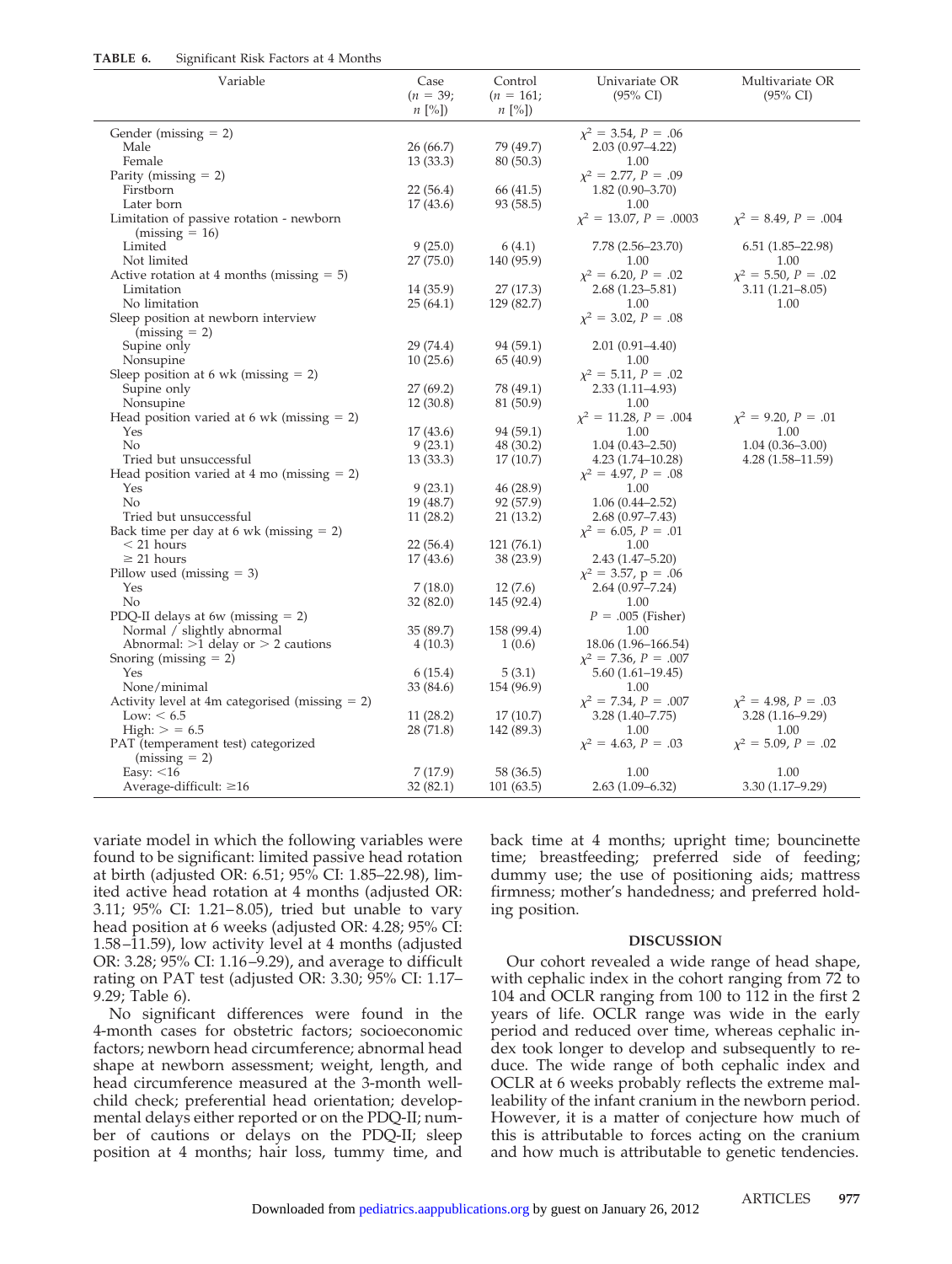The infants in our cohort had wider heads than recorded in an earlier report of normal children. Our mean cephalic indices at 6 weeks and 4, 8, 12, and 24 months were 83.5, 84.9, 83.8, 82.9, and 81.6, respectively. In comparison, mean cephalic indices published in 1977 for 1 month, 4 months, 9 months, 12 months, and 2 years, based on sample sizes of  $\sim$ 40 American infants, were 79.5, 78.2, 78.6, 76.7, and 76.9, respectively.19 These much lower indices were recorded at a time when prone and side sleeping were frequently the norm. A group of Taiwanese cleft-lip infants were shown to have a cephalic index of 93.0% at 3 months when they slept supine, compared with 82.6 when they slept prone.<sup>20</sup> Ethnic differences may explain some of the variation as there is some evidence of anatomic differences relating to racial ori $gins.<sup>21</sup>$ 

The true prevalence of NSP has been unclear, largely because of disparities in diagnostic criteria and subjective classifications.2 Quoted prevalence varies between 0.3%, a figure derived from congenital muscular torticollis rates in  $1974<sub>1</sub><sup>22</sup>$  to  $48\%$  of under-1-year-olds in 1971, based on frontal measurements.23 Other early studies quoted 5%24 and 28%,25 but there were no definitions of plagiocephaly stated. A more recent study of positional preference estimated a plagiocephaly prevalence of 9.9% in all children under the age of 6 months, based on nonquantified visual assessment of asymmetry.13 Diagnostic disagreements relating to lambdoid synostosis and NSP have also led to confusion in the literature. There is agreement, however, that the prevalence of NSP has increased and is linked with the adoption of the supine sleep position for prevention of SIDS.<sup>1</sup>

However, as we have shown, age affects prevalence rates. Using cutoff points of 93% for cephalic index and 106% for OCLR, the point prevalence of head shape deformity in our cohort was 16% at 6 weeks, 19.7% at 4 months, 9.2% at 8 months, 6.8% at 12 months, and 3.3% at 2 years. Nearly 30% of our cohort exceeded the cutoff levels during the first year, this being the period prevalence for the first year of life in the cohort. It is notable that few new cases appeared at 8 months and no new cases thereafter. Prevalence of either plagiocephaly or brachycephaly or both increased between 6 weeks and 4 months, decreased to one third of the 4-month level by 1 year, and then halved again by 2 years. Thus, 12.8% of 4-month cases were still cases at 2 years, 33.3% of 8-month cases were still cases at 2 years, and 46% of 12-month cases were still cases at 2 years. This is comparable to a Dutch study that showed that 25% of infants who manifested asymmetric head shape between 1 and 6 months still had asymmetry by 2 to 3 years.13

There did not seem to be any 1 factor that would have predicted which infants remained in the case group by age 2. However, it is obvious from our data that although there may be some clinical abnormality as the infant grows older, the level of parental concern is extremely low. In speaking to the parents, this seemed to be attributable mostly to hair growth obscuring the abnormality of head shape, in addition to the relative size of the problem appearing smaller as the head grew. The mean difference in transcranial diameters in the cases increased by only 2.2 mm between 6 weeks and 2 years of age. This raises the issue of whether our definition of a case should also take into account head circumference and parental concern. Additional studies are needed to address this issue.

The cases in our cohort were more likely to have been positioned supine for sleep in the first 6 weeks, confirming earlier studies that have shown supine sleeping to be an important determinant for NSP.<sup>6,11,12,26</sup> The total overall time spent supine in the first 6 weeks, both awake and asleep, seems also to be an important predictor. Of interest, the 6-week cases were also having more upright time, and this needs additional investigation to determine a relationship between back and upright time. It is possible that our question was misinterpreted or that upright time is a consequence or predictor of less easy temperament, which showed up later, in the 4-month cases. Although we found no significant difference relating to tummy time in our cohort, it is possible that our small number of cases was not sufficient to establish a relationship; however, we have previously shown that cases are likely to have  $\leq$ 5 minutes a day of tummy time at 6 weeks.<sup>11</sup> In light of all of the above, we would still recommend that if infants are sleeping supine, then parents should try to reduce the time that their infants spend on their back during awake time by increasing supervised tummy, upright, and side-lying play time.

Although others $27.28$  have believed that antenatal influences are strongly related to the later development of head deformity, we found no effect of obstetric or socioeconomic factors on the development of plagiocephaly in our cohort. However, at both 6 weeks and 4 months, cases were more likely to be those who had an abnormal passive head rotation at the newborn interview, suggesting either an in utero or a birth cause for neck tightness, or else asymmetric neck muscle development in those infants. The numbers were small, and not all infants were tested because to do the test, the infants had to be in a relaxed state, which was not always possible at the time of the interview. This result needs confirming in a larger study. If abnormal head rotation is seen, then physical therapy could be instituted to prevent preferential positioning as a result.

Cases were less active as judged by their mothers at 4 months, and this is in accordance with earlier work in which we have shown that cases had a lower activity level.<sup>11</sup> We hypothesize that less active infants are more likely to remain lying in the same position and thus develop a flat spot if there is a preferred position, particularly if head rotation is inadequate. Detecting differences in developmental delay may need a more comprehensive developmental assessment tool than the PDQ-II. Although there was a small indication of developmental delay at 6 weeks, we found no difference at 4 months. More difficult temperament may also be a factor, although this was significant only on the PAT test and not the overall temperament rating test. The question re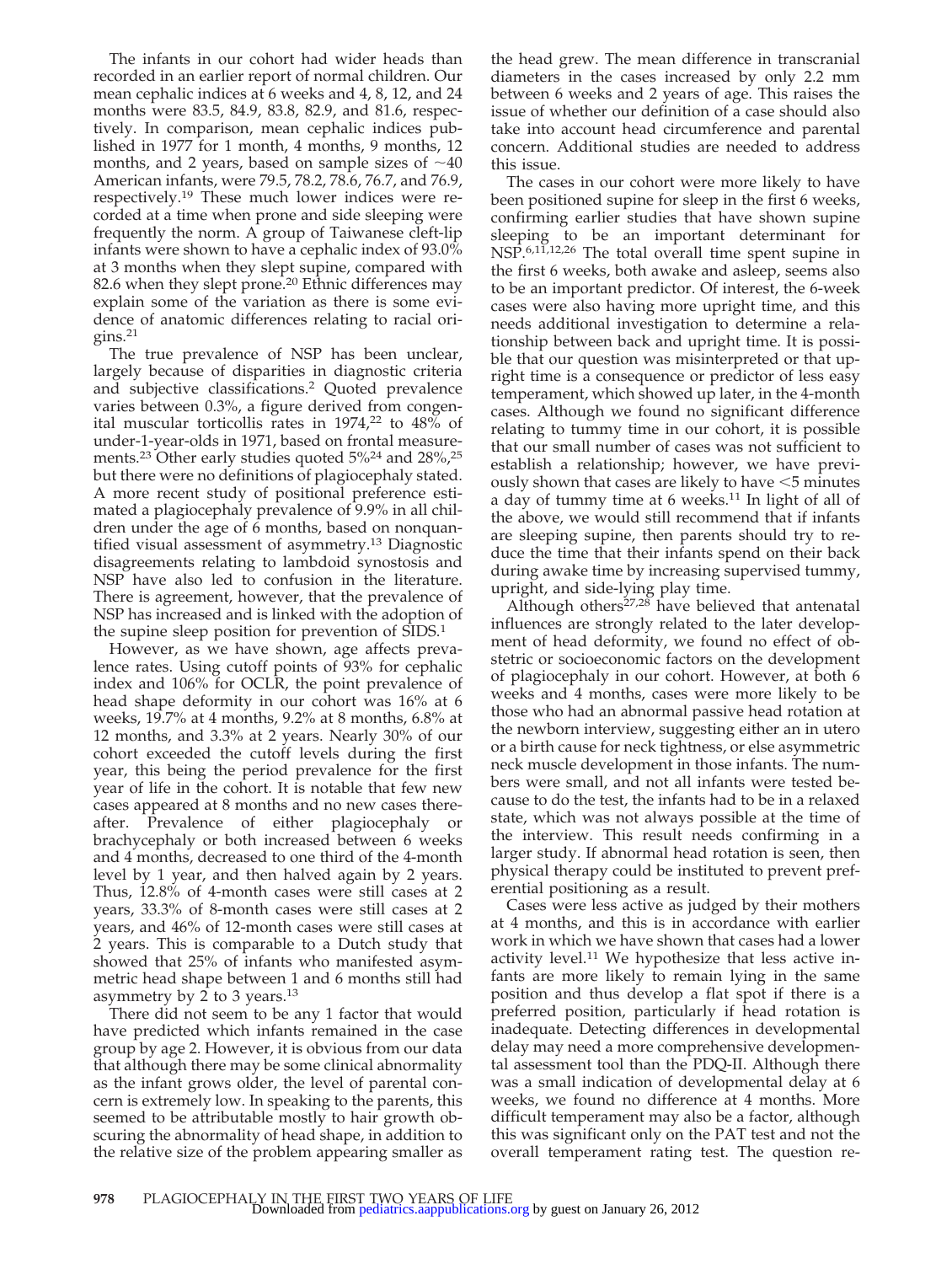mains as to whether these factors are causative or resultant of the head deformity.

There are some limitations to this study. Both the prevalence and the severity of the cases are probably conservative as a result of mothers' being highly aware of head shape by participating in the study and possibly taking preventive steps to avoid head flattening. Head shape is a continuous measure ranging from the perfectly symmetrical to the severely abnormal. The cutoff is somewhat arbitrary and was used to carry out logistic regression and to establish ORs for risk factors. The cutoff points of 93% and 106% were derived from a small sample, and prevalence rates would be different given different cutoffs. A receiver-operator characteristic analysis of a large case-control study would be needed to determine optimum cutoff points to resolve this issue. We have opted for a fairly conservative level that we believe adequately reflects visual assessment of abnormality.

Although brachycephaly and plagiocephaly could have been considered as 2 different outcomes, we believed that factors for both were similar and that by excluding brachycephalic cases, they would have been included with the control infants, thus making our estimates of ORs falsely conservative.

Some infants varied in and out of abnormal by being close to the cutoff points, and this in combination with possible measurement error would explain those in the NYNY, YNYN and YNNY categories in Fig 4, although it also possibly reflects that the skull is still malleable and subject to subtle changes in shape. We also recognize that we have small numbers of cases at 6 weeks and 4 months, and therefore our case versus control results need to be treated with caution. Failure to find a significant result may be attributable to sample size. However, excellent retention rates enabled us to track the prevalence through the first 2 years of life, allowing for greater understanding of the dynamics of head shape development as it relates to environmental and other factors and providing reassurance that the majority of cases resolve by 2 years of age.

#### **CONCLUSIONS**

Head shape varied to a great extent in this group of normal infants in the first 2 years of life. The first 4 months seems to be an important time for the initiation of plagiocephaly and brachycephaly. Risk factors are particularly associated with early limitation of head rotation and early resting positions. A limitation in neck function should be checked for in the early weeks and neck motion exercises commenced if necessary to encourage full head turning to both sides. Supine sleeping also plays a major part. Although it is vital that the supine sleep position be maintained for SIDS protection, varying the head position in the first 6 weeks may be important for plagiocephaly prevention. Not being able to achieve this should alert parents to the possibility of limited neck mobility. Infants with lower activity levels may be more susceptible to developing plagiocephaly.

Although the maximum range of head shape deformity was seen at 6 weeks, the greatest point prevalence of plagiocephaly in our cohort was seen at 4 months. Almost 30% of the cohort exceeded the chosen cutoffs for classification of cases at some point in the first 8 months, but most cases improved with time, leaving a point prevalence of NSP of 3.3% at 2 years.

#### **ACKNOWLEDGMENTS**

This study was funded by the Cot Death Association, a division of the Child Health Research Foundation, Auckland, New Zealand. Dr Thompson and Professor Mitchell are supported by the Child Health Research Foundation. Recruitment of subjects was made possible by help from the staff at North Shore Hospital and Birthcare. We thank Melanie Hayes for assistance in data collection.

#### **REFERENCES**

- 1. Persing JA, James H, Swanson J, et al. Prevention and management of positional skull deformities in infants—American Academy of Pediatrics Clinical Report. *Pediatrics.* 2003;112:199–202
- 2. Rekate HL. Occipital plagiocephaly: a critical review of the literature. *J Neurosurg.* 1998;89:24–30
- 3. Mitchell E, Hutchison BL. Plagiocephaly—more questions than answers. *N Z Med J.* 2003;116:580
- 4. Chadduck WM, Kast J, Donahue DJ. The enigma of lambdoid positional molding. *Pediatr Neurosurg.* 1997;26:304–311
- 5. David DJ, Menard RM. Occipital plagiocephaly. *Br J Plast Surg.* 2000; 53:367–377
- 6. Golden KA, Beals SP, Littlefield TR, et al. Sternocleidomastoid imbalance versus congenital muscular torticollis: their relationship to positional plagiocephaly. *Cleft Palate Craniofac J.* 1999;36:256–261
- 7. Mulliken JB, Vander Woude DL, Hansen M, et al. Analysis of posterior plagiocephaly: deformational versus synostotic. *Plast Reconstr Surg.* 1999;103:371–380
- 8. Clarren SK. Plagiocephaly and torticollis: etiology, natural history, and helmet treatment. *J Pediatr.* 1981;98:92–95
- 9. Bruneteau RJ, Mulliken JB. Frontal plagiocephaly: synostotic, compensational, or deformational. *Plast Reconstr Surg.* 1992;89:21–31; discussion 2–3
- 10. Kane AA, Mitchell LE, Craven KP, et al. Observations on a recent increase in plagiocephaly without synostosis. *Pediatrics.* 1996;97: 877–885
- 11. Hutchison BL, Thompson JM, Mitchell E. The determinants of nonsynostotic plagiocephaly: a case-control study. *Pediatrics.* 2003;112(4). Available at: www.pediatrics.org/cgi/content/full/112/4/e316
- 12. Pollack IF, Losken HW, Fasick P. Diagnosis and management of posterior plagiocephaly. *Pediatrics.* 1997;99:180–185
- 13. Boere-Boonekamp MM, van der Linden-Kuuiper LT. Positional preference: prevalence in infants and follow-up after two years. *Pediatrics.* 2001;107:339–343
- 14. Captier G, Leboucq N, Birgorre M, et al. Clinico-radiological study of the skull deformation in plagiocephaly without synostosis. *Arch Pediatr.* 2003;10:208–214
- 15. Hutchison BL, Hutchison LAD, Thompson JM, Mitchell EA. Quantification of plagiocephaly and brachycephaly in infants using a digital photographic technique. *Cleft Palate Crainofac J.* In press
- 16. Davis P, McLeod K, Ransom M, et al. The New Zealand Socioeconomic Index: developing and validating an occupationally-derived indicator of socio-economic status. *Aust N Z J Public Health.* 1999;23:27–33
- 17. *Revised Denver II Prescreening Questionnaire*. Denver, CO: Denver Developmental Materials, Inc; 1998
- 18. Clarke-Stewart KA, Fitzpatrick MJ, Allhusen VD, et al. Measuring difficult temperament the easy way. *J Dev Behav Pediatr.* 2000;21:207–220
- 19. Dekaban AS. Tables of cranial and orbital measurements, cranial volume, and derived indexes in males and females from 7 days to 20 years of age. *Ann Neurol.* 1977;2:485–491
- 20. Huang CS, Cheng HC, Lin WY, et al. Skull morphology affected by different sleep positions in infancy. *Cleft Palate Craniofac J.* 1995;32: 413–419
- 21. Bass WM. *Human Osteology: A Laboratory and Field Manual*. 3rd ed. Columbia, MO: Missouri Archeological Society; 1987
- 22. Dunn P. Congenital sternomastoid torticollis: an intrauterine postural deformity. *Arch Dis Child.* 1974;49:824
- 23. Watson GH. Relation between side of plagiocephaly, dislocation of hip, scoliosis, bat ears, and sternomastoid tumours. *Arch Dis Child.* 1971;46: 203–210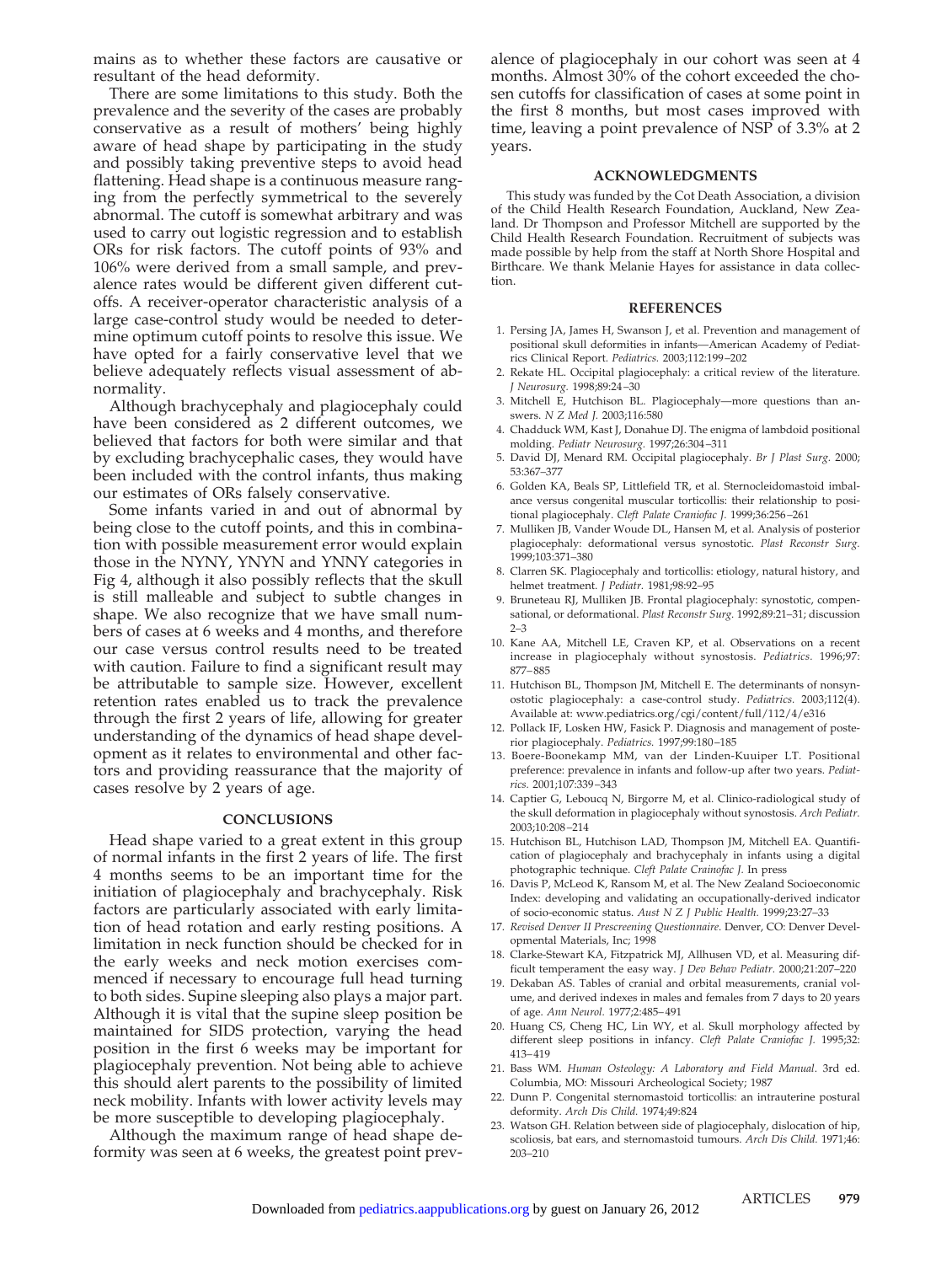- 24. Danby PM. Plagiocephaly in some 10-year-old children. *Arch Dis Child.* 1962;37:500–504
- 25. Wynne-Davies R. Infantile idiopathic scoliosis. Causative factors, particularly in the first six months of life. *J Bone Joint Surg Br.* 1975;57:138–141
- 26. Argenta LC, David LR, Bell WO. An increase in infant cranial deformity with supine sleeping position. *J Craniofac Surg.* 1996;7:5–11
- 27. Littlefield TR, Kelly KM, Pomatto JK, et al. Multiple-birth infants at higher risk for development of deformational plagiocephaly: II. is one twin at greater risk? *Pediatrics.* 2002;109:19–25
- 28. Peitsch WK, Keefer CH, LaBrie RA, et al. Incidence of cranial asymmetry in healthy newborns. *Pediatrics.* 2002;110(6). Available at: www.pediatrics.org/cgi/content/full/110/6/e72

#### **THE STATUS SYNDROME**

"The alarming message here is that status has become a lethal threat. In the relatively prosperous, industrialized West, Michael Marmot, an epidemiologist at University College, London, writes, 'Where you stand in the social hierarchy is intimately related to your chances of getting ill and your length of life.' And the higher your status, the better your prospects. . . . [A] numbing arsenal of facts and figures serves to show that it is social rank—and not suspiciously similar-sounding factors like income or education—that makes the crucial difference. There's the study of Oscar winners that found they live 4 years longer than their co-stars and fellow nominees, and the fact that with each mile along the subway line from downtown Washington to suburban Montgomery County, MD, life expectancy increases by a year and a half. There is also a mountain of suggestive evidence from primate research: low-status rhesus macaques with heart disease; low-status baboons with soaring cortisol levels and unwholesome amounts of HDL cholesterol. It is not our social position per se that does us in, all this implies, but rather the stress that comes from having less control over our work and lives than people of higher rank. Not that this is exactly news."

Eakin E, review of Marmot M. *The Status Syndrome*. *New York Times Book Review*. August 22, 2004

Noted by JFL, MD